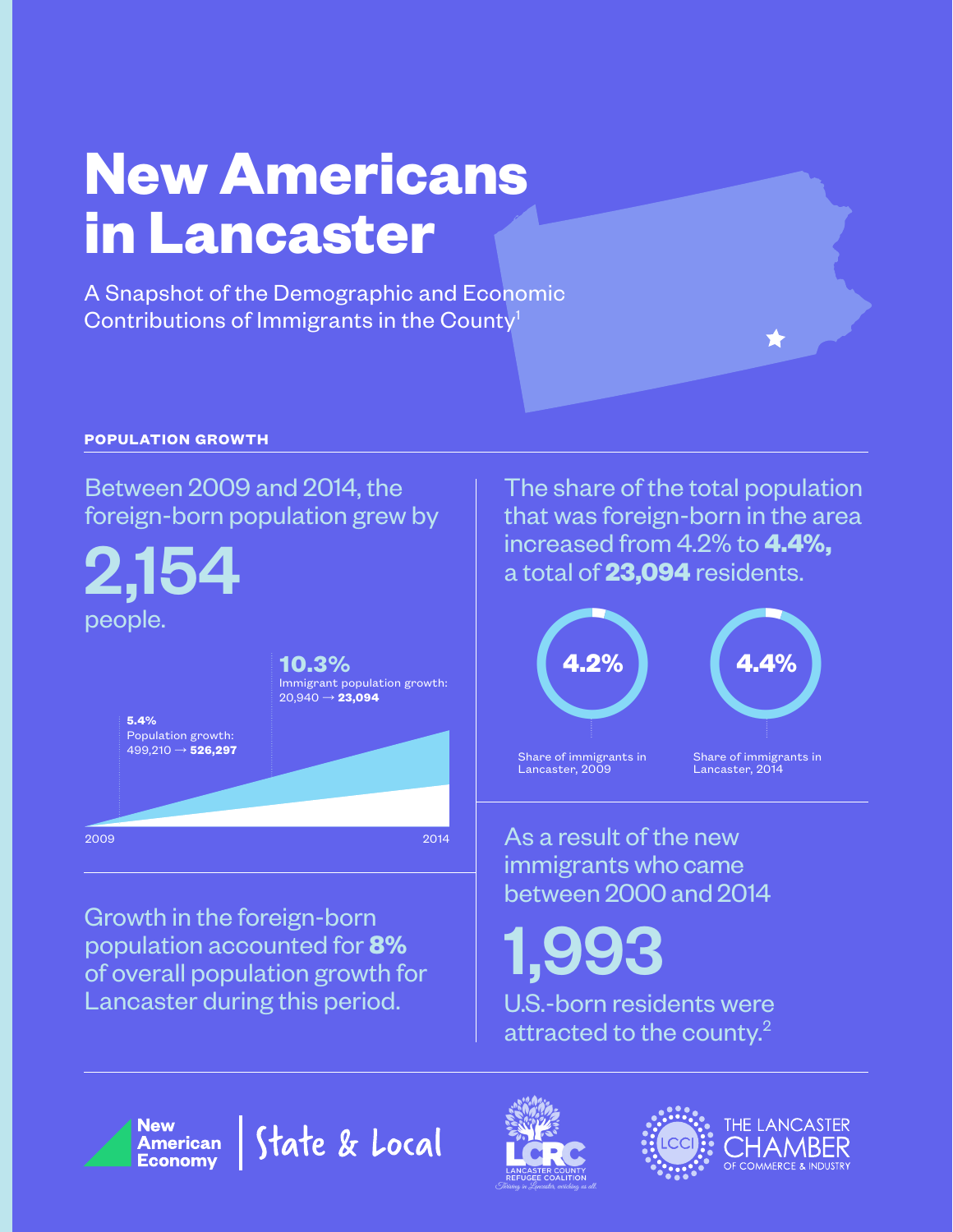#### **SPENDING POWER AND TAX CONTRIBUTIONS**

In 2014, given their income, foreign-born residents contributed greatly to federal, state, and local taxes, including property, income, sales, and excise taxes levied by either the State of Pennsylvania or by municipal governments.

**\$52.5M** — State and local tax contributions<sup>3</sup>

**\$103.3M**—Federal tax contributions4

Leaving them with more than **\$440.5M** in remaining spending power.

This constituted **4.3%** of the metro area's total spending power.<sup>5</sup>

## In 2014, foreign-born residents contributed \$1.3B to the GDP of Lancaster County.<sup>6</sup>

Foreign-born residents also support federal social programs. That same year, immigrants in the area contributed more than **\$62.8M** to Social Security and almost **\$16.4M** to Medicare.

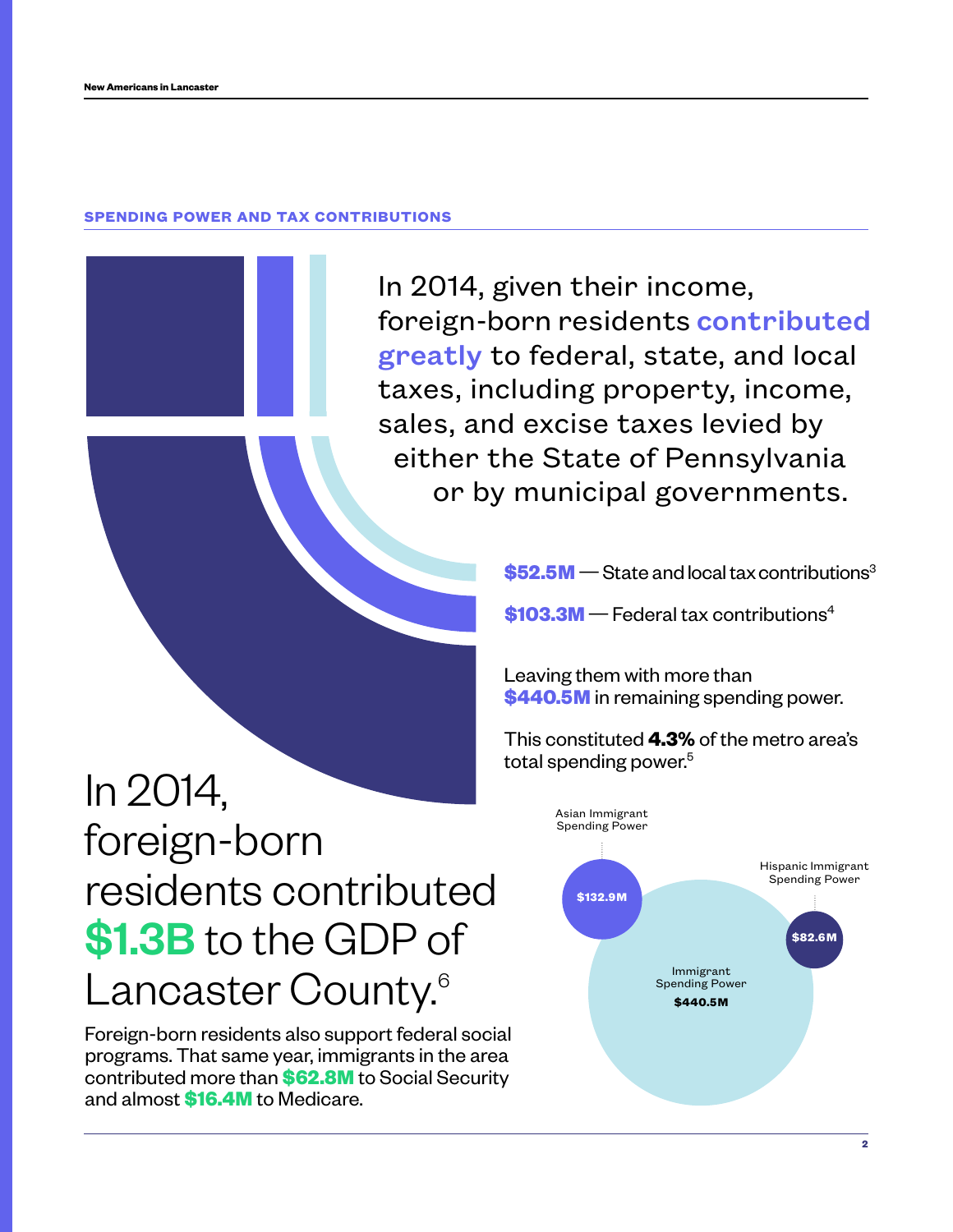### **HOUSING WEALTH**



### Between 2000 and 2014, immigration to Lancaster County increased the total housing value in the county by \$178.2M.

Looking at just the period after the Great Recession, 2009 to 2014, immigrants raised the total housing value in the county by **\$52.0M**. 7



Because of the role immigrants play in the workforce helping companies keep jobs on U.S. soil, we estimate that the immigrants living in Lancaster in 2014 helped create or preserve

1,062 local manufacturing jobs that would have vanished<br>or moved elsewhere.<sup>10</sup> or moved elsewhere.<sup>10</sup>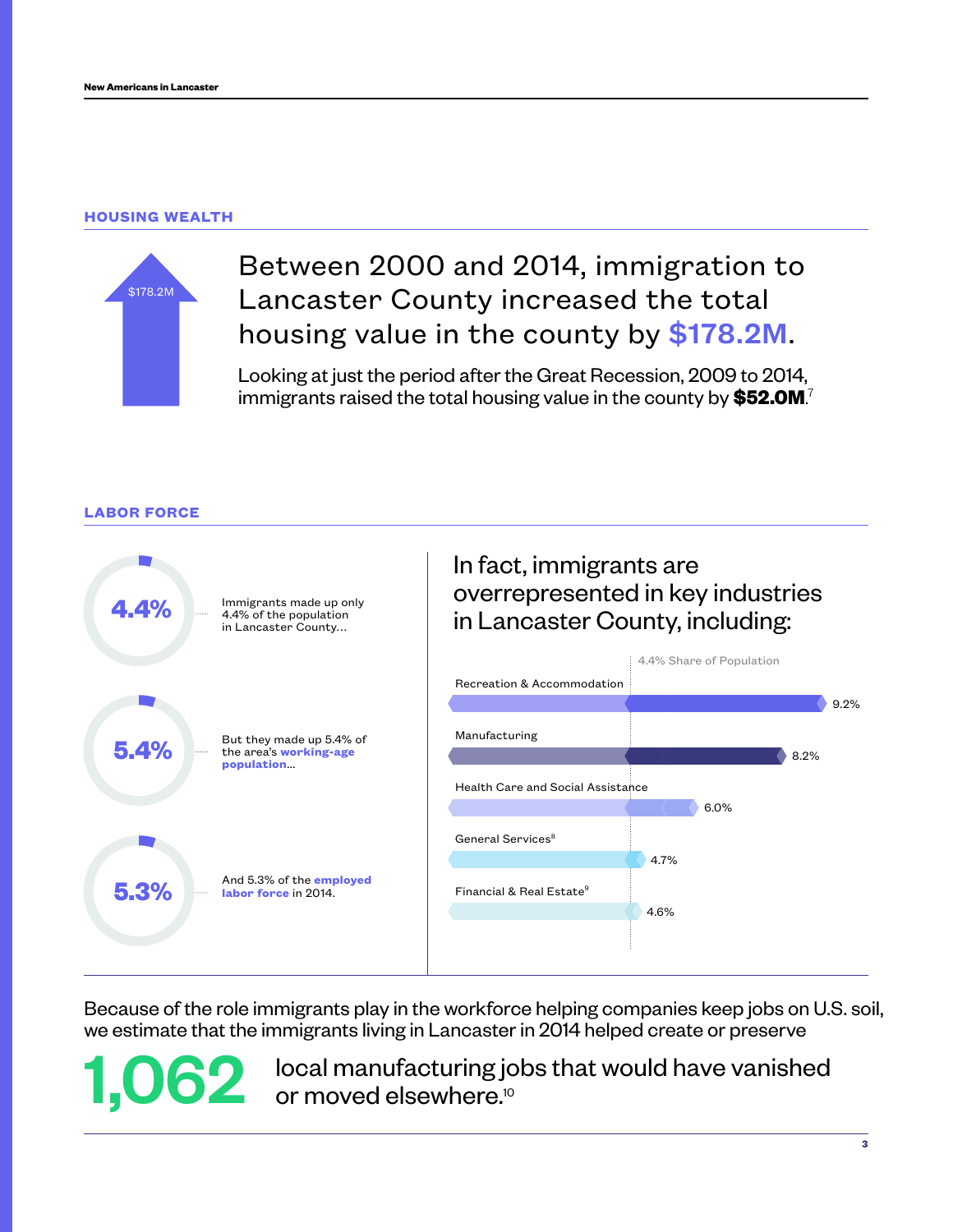### **ENTREPRENEURSHIP**

# 1,081

immigrants in Lancaster County are self-employed.

Their businesses generated **\$37.7M** in business income in  $2014$ .<sup>11</sup>

# 4.6%

of the self-employed population is foreign -born, **more than** their share of the population at 4.4%.

|                                                  | Number of<br>Businesses Owned, 2012 <sup>12</sup> | Sales Revenue, 2012 |
|--------------------------------------------------|---------------------------------------------------|---------------------|
| <b>Asian Residents</b><br>in Lancaster County    | 1.159                                             | <b>\$249.4M</b>     |
| <b>Hispanic Residents</b><br>in Lancaster County | 1.618                                             | <b>\$99.8M</b>      |

### **EDUCATIONAL AND LONG-TERM ECONOMIC IMPACTS**

In 2014, foreign-born residents had **higher levels** of education than U.S.-born citizens in Lancaster County.

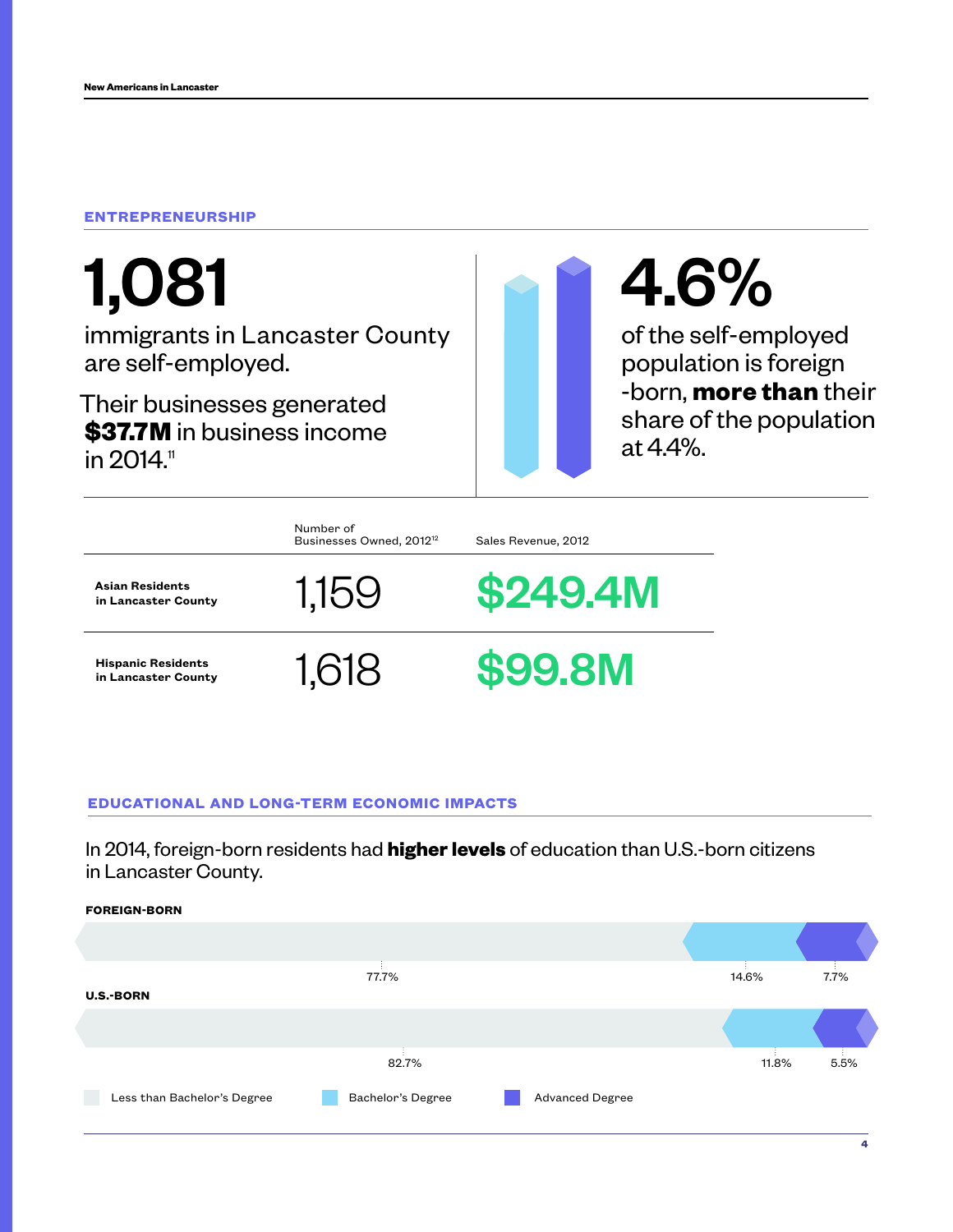438

### **EDUCATIONAL AND LONG-TERM ECONOMIC IMPACTS CONT.**

| Number of students with temporary<br>resident visas in the area enrolled in<br>higher education during fall of 2014. <sup>13</sup> | Local jobs<br>supported<br>by them. | Spending<br>contribution that<br>academic year. <sup>14</sup> |  |  |  |
|------------------------------------------------------------------------------------------------------------------------------------|-------------------------------------|---------------------------------------------------------------|--|--|--|
| If Lancaster retains one-half of its international students<br>after graduation with bachelor's degrees or higher,                 |                                     |                                                               |  |  |  |
| 98 local jobs will be created within six years, <sup>15</sup>                                                                      |                                     |                                                               |  |  |  |
| boosting the county's real GDP by \$19M in                                                                                         |                                     |                                                               |  |  |  |
| 2014 terms within the next 30 years, <sup>16</sup>                                                                                 |                                     |                                                               |  |  |  |
| and increasing its population                                                                                                      |                                     |                                                               |  |  |  |
| by 766 people within the                                                                                                           |                                     |                                                               |  |  |  |
| next                                                                                                                               |                                     |                                                               |  |  |  |
| $50$ years. <sup>17</sup>                                                                                                          |                                     |                                                               |  |  |  |

### **LANGUAGE**

Share of Lancaster County residents speaking a language **other than English** at home in 2014:



156 \$21M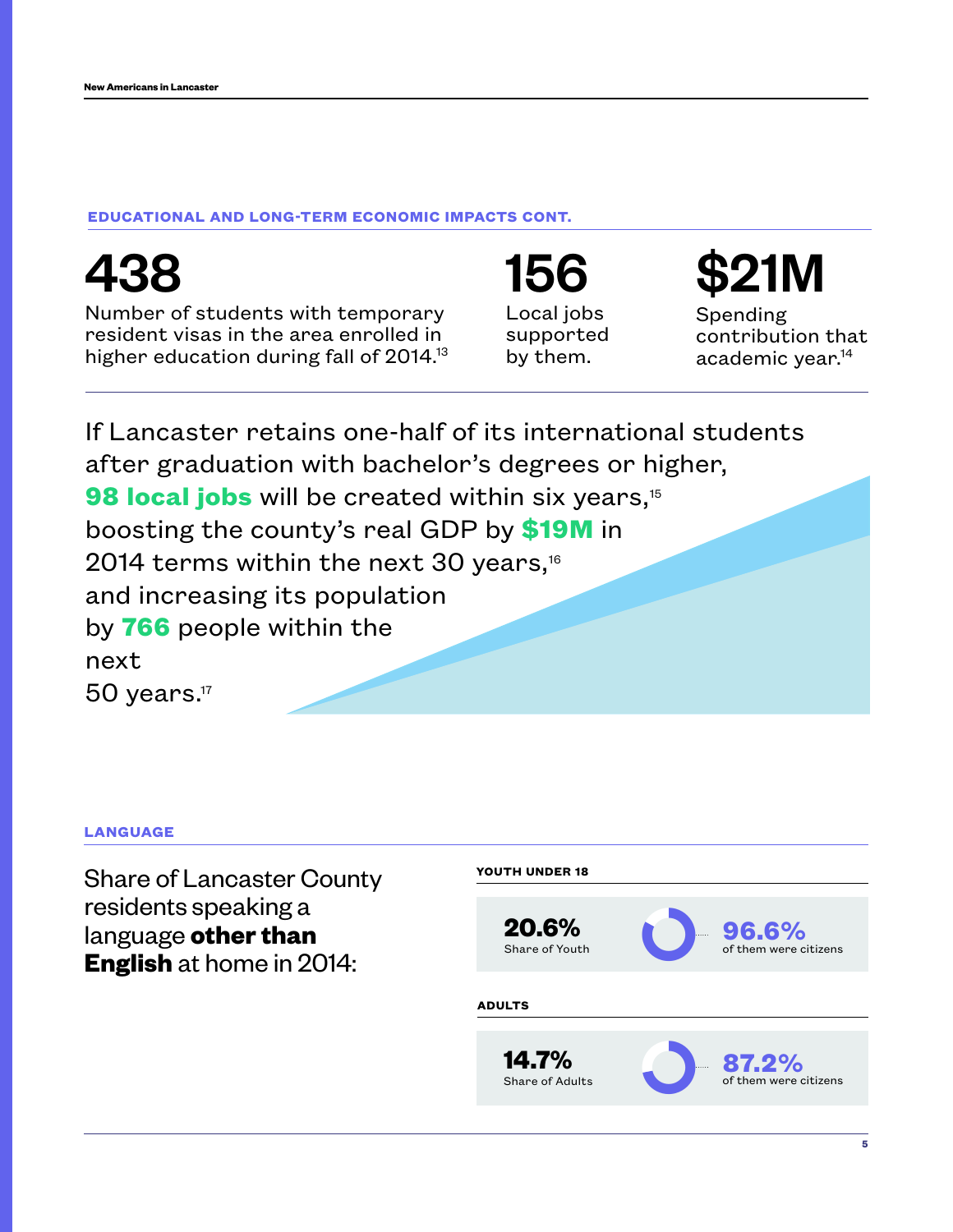### **NATURALIZATION**

13,570 Number of foreign-born residents who had naturalized as of 2014.



## Among the **9,524** residents who were not citizens, 38.8%, or 3,698, were eligible for naturalization.

**MIGRATION**

In 2014, a vast majority, 95.2%, of the foreign-born had lived in Lancaster for more than a year.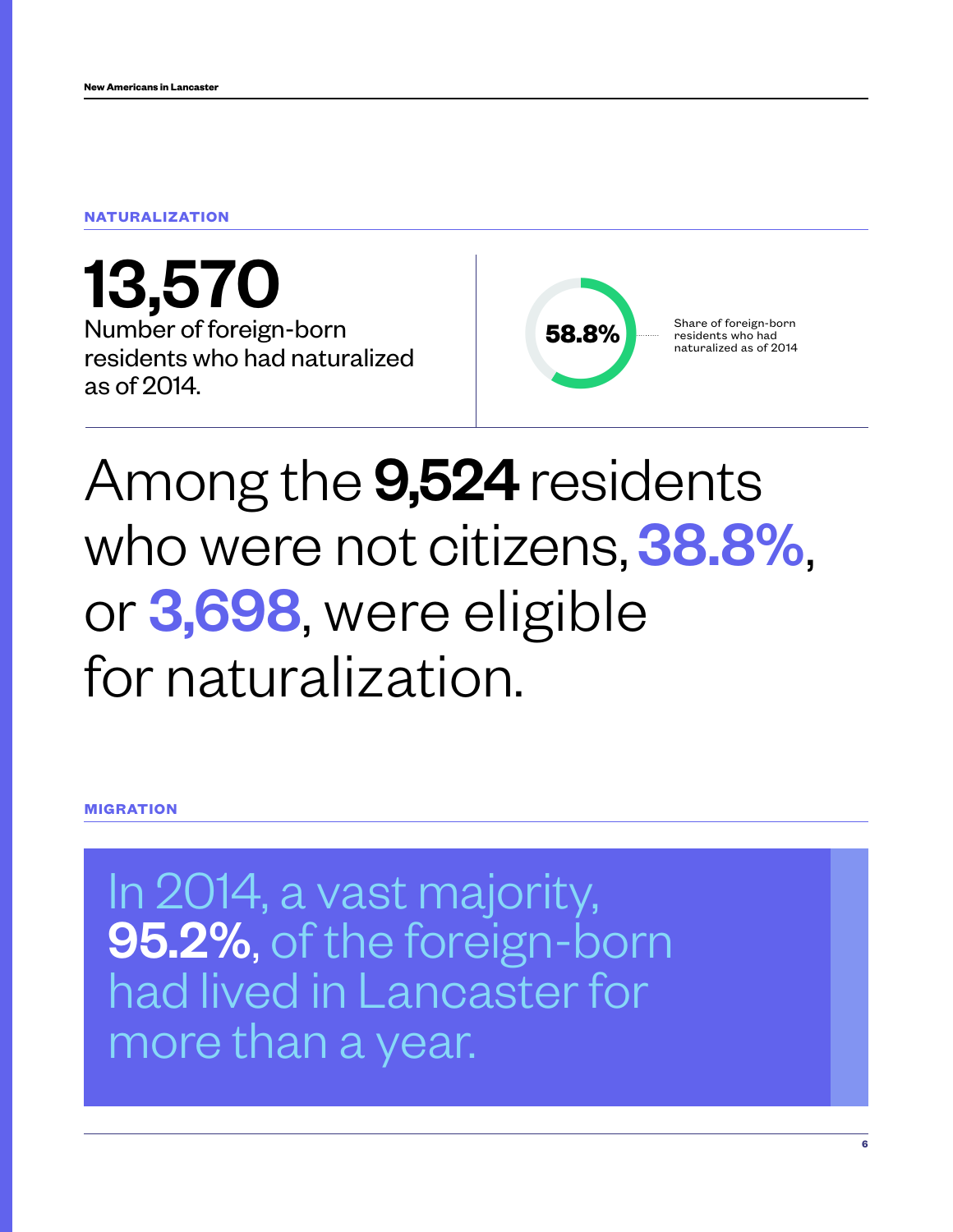### **MIGRATION CONT.**



Want more information about this region? See our state report: [The Contributions of New Americans in](http://www.renewoureconomy.org/reports/state/?abbr=pa) Pennsylvania